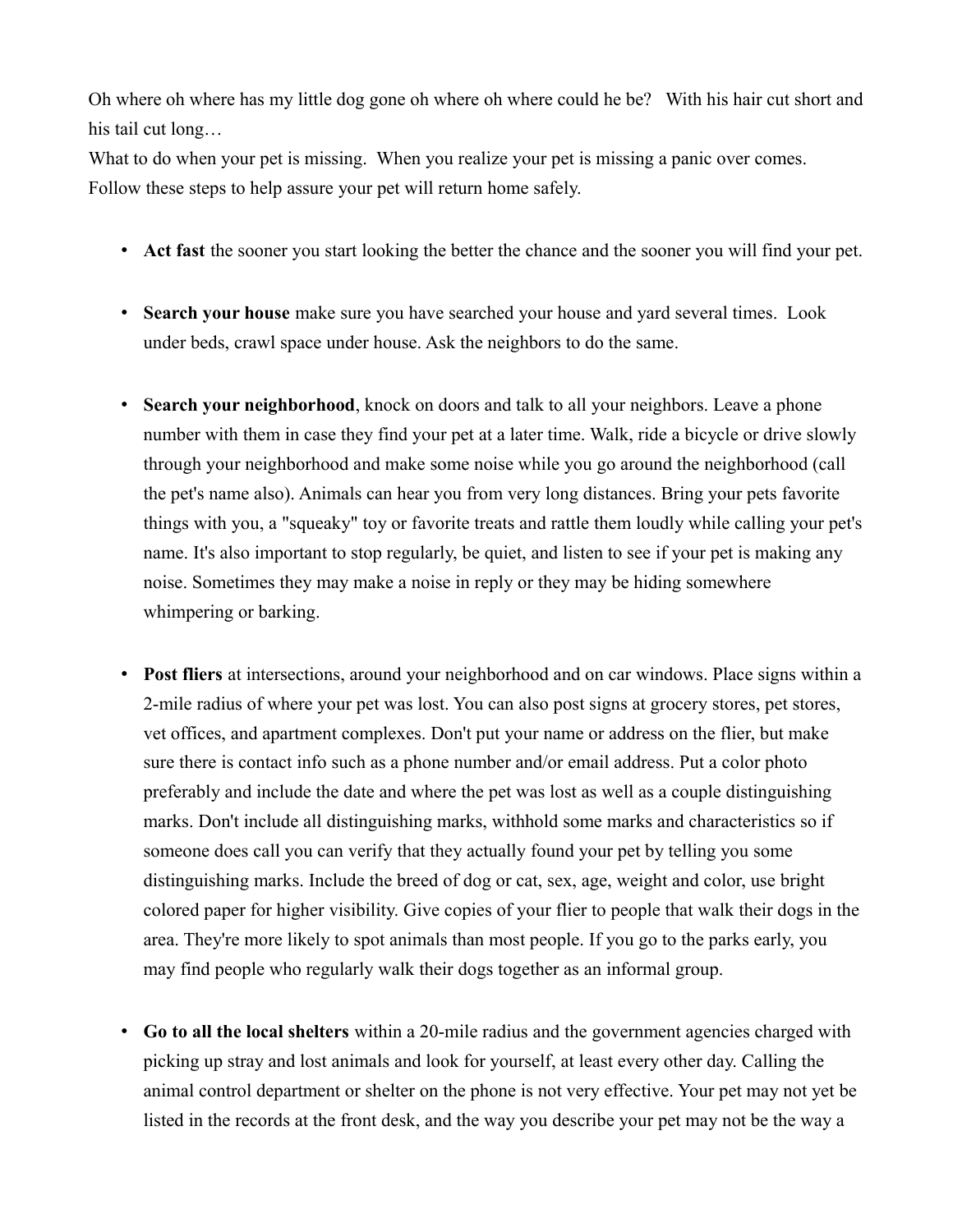shelter describes your dog or pet. Any animal may become dirty, matted and neglected looking very quickly, and you must visit the shelter, even if your pet was wearing tags when it was lost. You should go to the shelters at least every other day. Few shelters can keep animals for more than 72 hours. Sometimes it takes more than a few days for a pet to be picked up and brought to a shelter. It's important to visit all the shelters within 20 miles of where your pet was lost. In many areas stray animals are picked up by a government agency which holds them for a period and then turns them over to a shelter. If someone took your pet in for a few days hoping you would knock on their door and ask about it, they might later drop your pet off at the shelter that's most convenient for them, rather the one that's closest.

- **Use the Power of Scent**: Place a recently worn article of clothing belonging to a family member or the lost pet's unwashed bedding in your yard or outside your front door where the breeze can carry the scent. Familiar scents can bring them home. Cats will respond to an open can of tuna fish or litter box also.
- **Contact veterinary clinics** both in your area and surrounding areas. An animal could have been injured, rescued and taken out of the area in any direction for some distance so check them thoroughly and often.
- **Place an advertisement** in your local & community newspapers, some will even place ads for free. Check often columns dealing with "lost and found" and animals for at least two months. Advertise on both Sunday as well as during the week as some people on get the Sunday paper. Make sure you also check the newspaper's found section as most newspapers will provide free ads for people who have found lost pets.
- **ID Tags:** If your pet's ID tags have an old address and phone, contact the people who now live at that address and now have that phone number - even if they are out-of-town numbers. Let them know your pet is missing and give them your current information. Check back with them occasionally, in case they lose your information. If your pet has current information on his ID tags, follow all these tips anyway. Collars come off very easily and he may no longer have ID on them.
	- **Microchips**: When your pet is micro chipped, be sure to register your pet's microchip with the microchip company (the person who implanted the microchip should provide you with the microchip company's information). Don't make the mistake of thinking that all you need to do is microchip your pet and your vet will keep all the information in a database. You must take the extra step to make sure the microchip is registered in the microchip company's database. The vet will not do it for you. When your pet is lost, contact your microchip company to be sure they have your current contact information.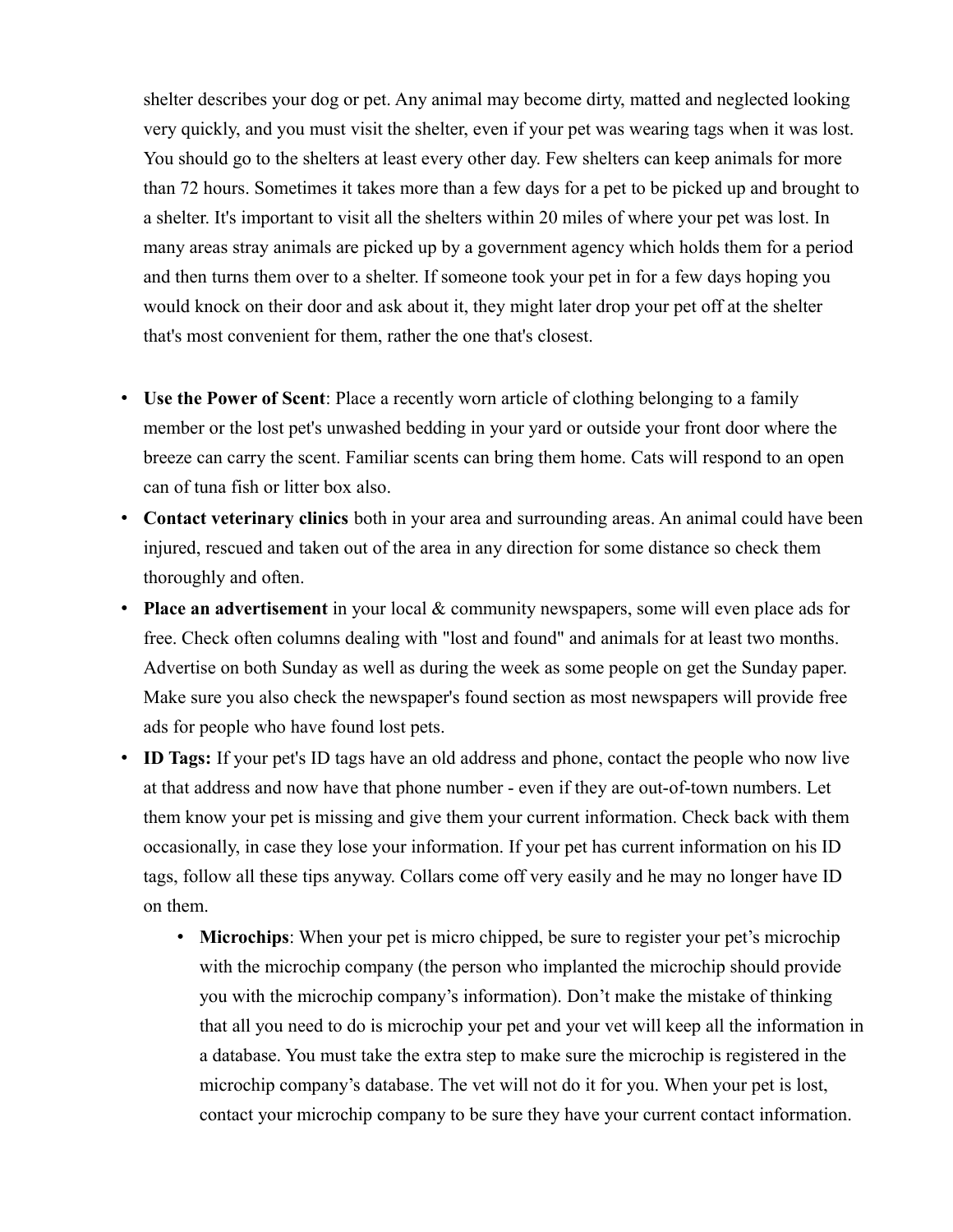Also ask them to check to see if anyone has reported your pet as having been scanned. Microchips are important and they can help identify your pet, but keep in mind they are not 100% effective. Different microchip companies use different scanners and not everyone has access to all of the various scanners. There is a universal scanner, but not all animal shelters or veterinarians have one. Also, sometimes scanners can fail. Even microchips can fail, or they can move to an area of an animal's body that no one thinks to scan. And even though most shelters are supposed to scan the animals they take in, unfortunately sometimes a shelter worker will inadvertently skip that step, or they might assume that someone else already did it. Please remember that a microchip is NOT the same as a GPS. It cannot track your pet's location.

- **User Tip:** On day 12 of searching for my dog in a heavily wooded area, distraught and hopeless, I ran into a couple of hunters. They said they lost the occasional dog on a hunt but always got them back. What they told me has helped many dogs and families be reunited.
	- The dog owner should take an article of clothing that has been worn at least all day, the longer the better, so the lost dog can pick up the scent. Bring the article of clothing to the location where the dog was last seen and leave it there. Also, if the dog has a crate & familiar toy, you can bring those too (unless location is undesirable for crate). You might also want to leave a note requesting item(s) not to be moved.
	- Leave a bowl of water there too, as the dog probably hasn't had access to any. Do NOT bring food as this could attract other animals that the dog might avoid. Come back the next day, or check intermittently if possible. Hopefully the dog will be waiting there. I was skeptical and doubted my dog would be able to detect an article of clothing if he didn't hear me calling his name as loud as possible all day for 12 days. But I returned the next day and sure enough found him sitting there! I hope this helps someone out there who's missing a best friend.
- **Alert Service Providers:** Your mail carrier delivers your mail and the mail in a multi-mile radius. Your trash collectors are also driving through your neighborhood and those around you. Leave a photo, description, and contact information in your mailbox and taped to your trash receptacles.
	- **Contact the Former Owner:** If you recently adopted your pet from an individual, check with the previous owner. Your pet may be trying to find its way back to what used to be "home"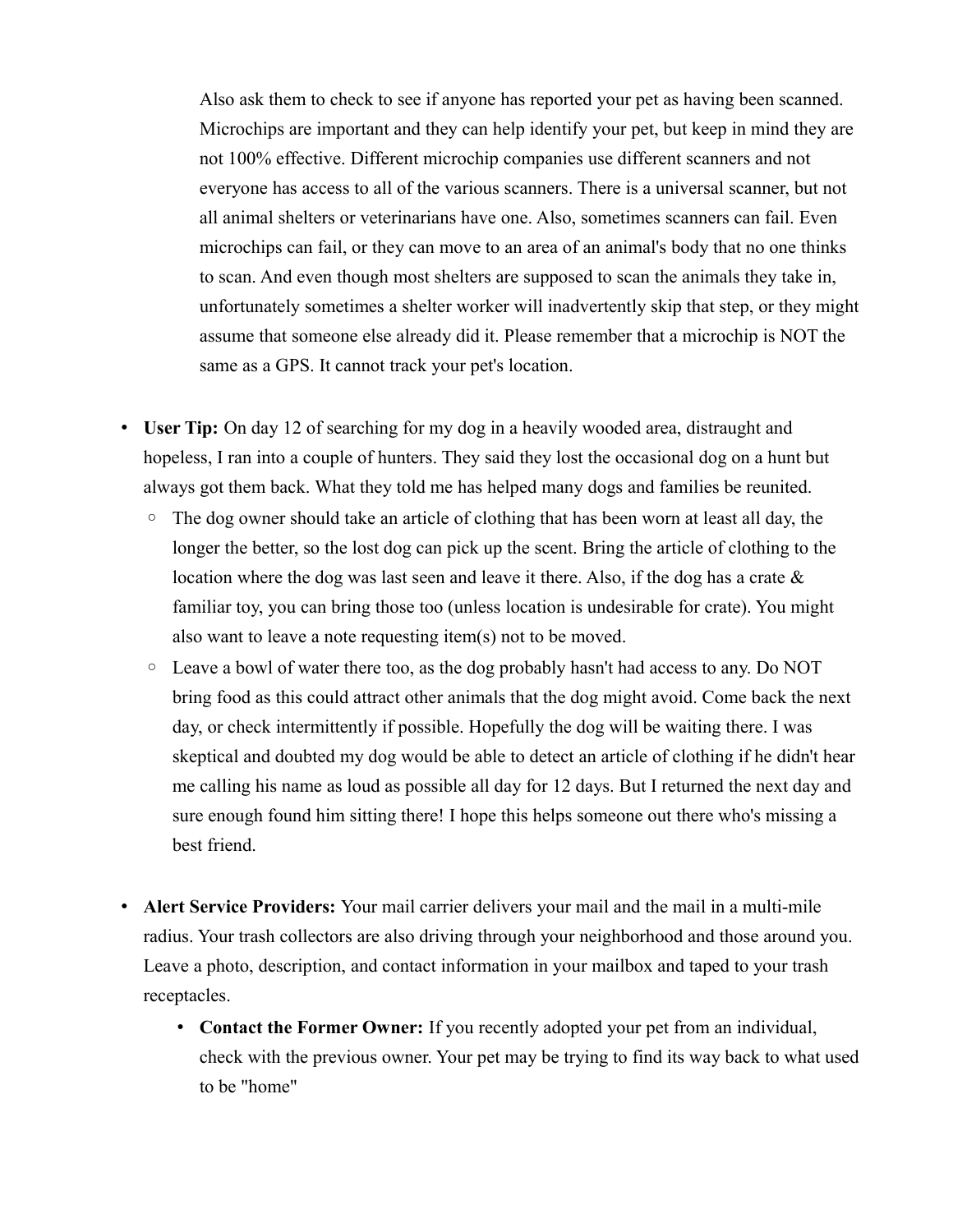• **Unfortunately**, you must also check to find out if your pet has been fatally injured on the road. This is very sad, but necessary as you may never know otherwise and it's best to know if they passed on. The road crews for your local and state department of transportation (DOT) are usually in charge of picking up deceased animals from the roadside and city streets. Sometimes Animal Control will also do this, so check with them. Dogs are picked up quicker than cats, usually within 24 hours, so check with them everyday to see if they have found them.

#### **Humane Education Society**

<https://www.heschatt.org/programs-services/lost-pets/>

**McKamey Animal Center** <https://www.mckameyanimalcenter.org/>

**Pet Placement center** <https://www.petplacementcenter.com/>

**East Ridge Animal Services** <https://www.eastridgeanimalservices.org/>

**Nextdoor** <https://nextdoor.com/>

**Paw-boost** <https://www.pawboost.com/site/rescue-squad>

**Lost/found Hamilton Walker, Catoosa,and surrounding area** [https://www.facebook.com/search/top/?q=lost%2Ffound%20hamilton%20walker%20catoosa%20and](https://www.facebook.com/search/top/?q=lost%2Ffound%20hamilton%20walker%20catoosa%20and%20surrounding%20counties&epa)  [%20surrounding%20counties&epa](https://www.facebook.com/search/top/?q=lost%2Ffound%20hamilton%20walker%20catoosa%20and%20surrounding%20counties&epa)

**Chattanooga Pets Lost & Found** <https://www.facebook.com/ChattanoogaPetsLostAndFound/>